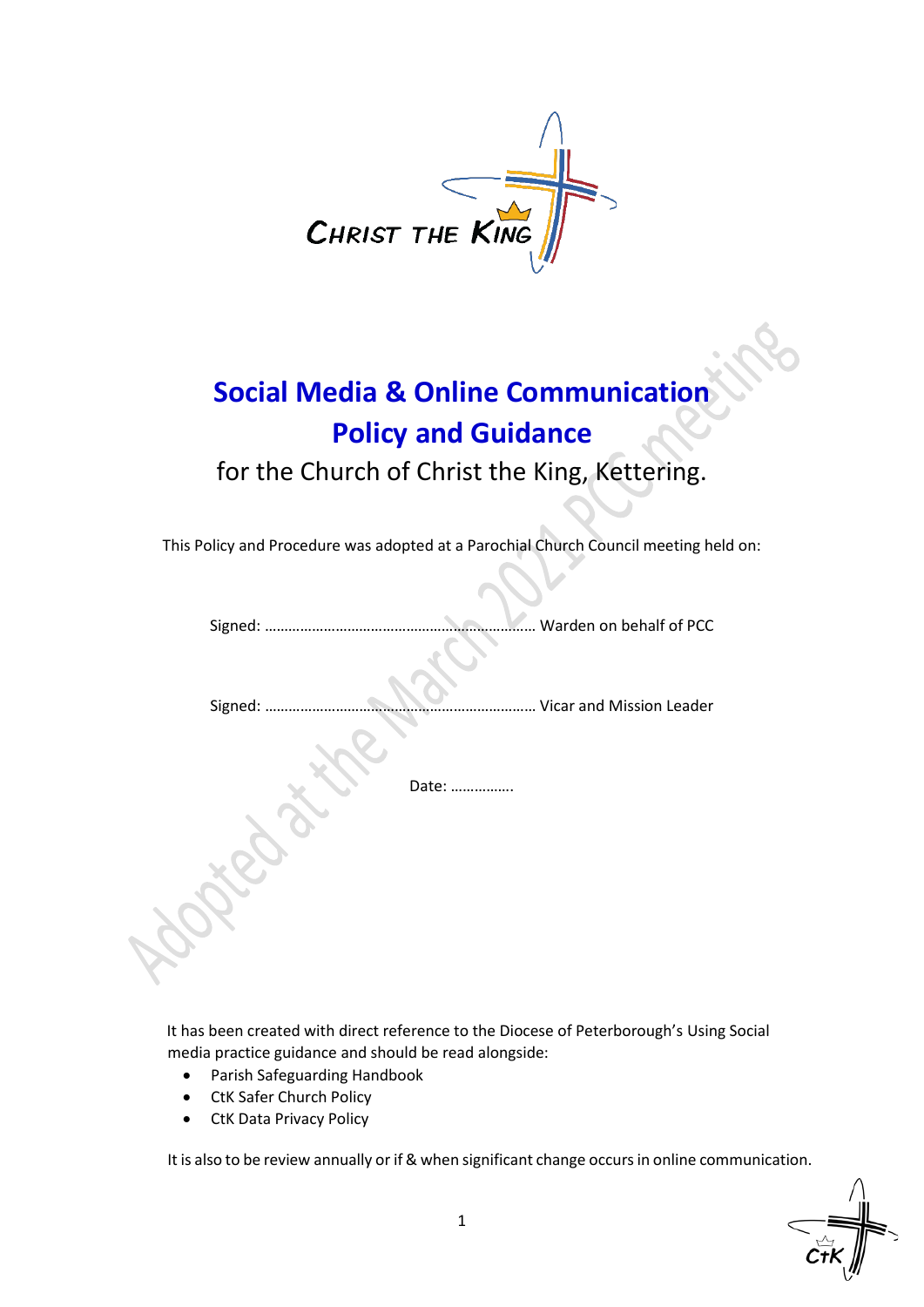| <b>Contents</b>                                             | Page    |
|-------------------------------------------------------------|---------|
| Introduction                                                | 3       |
| 1. What is meant by Social Media & online communication?    | 3       |
| 2. Who is this guidance for?                                | 4       |
| 3. What is the purpose of this practice guidance?           | 4       |
| 4. Why is this practice guidance important for your Church? | 4       |
| 5. The Risks:                                               | 5       |
| Forming inappropriate relationships                         |         |
| Saying things you should not - with increased impact        | 5       |
| <b>Breach of confidentiality and gossip</b>                 | 5       |
| Blurring of public ministry/private life boundaries         | 5       |
| <b>Bullying, harassment and malicious accusations</b>       | 5       |
| <b>Grooming and impersonation</b>                           | 5       |
| <b>Role of the PCC and Staff Team</b><br>6.                 | 6       |
| <b>Consents</b><br>7.                                       | 6       |
| Confidentiality<br>8.                                       | 7       |
| <b>Privacy</b><br>9.                                        | 7       |
| A trusted role<br>10.                                       | 7       |
| <b>Facebook &amp; Social Networking Sites</b><br>11.        | $7 - 8$ |
| <b>Mobile Phones</b><br>12.                                 | 9       |
| <b>Guidance for specific forms of communication.</b><br>13. | 9 -11   |
| Some safer working Dos and Don'ts<br>14.                    | 12      |
| <b>Diocesan Online Worship Gatherings</b><br>15.            | 13      |
| <b>Compliance</b><br>16.                                    | 14      |
|                                                             |         |
| People authorised to maintain social media on behalf of CtK | 15      |

 $\frac{1}{\frac{1}{\frac{1}{\sqrt{1}}\sum_{i=1}^{N}x_i}}$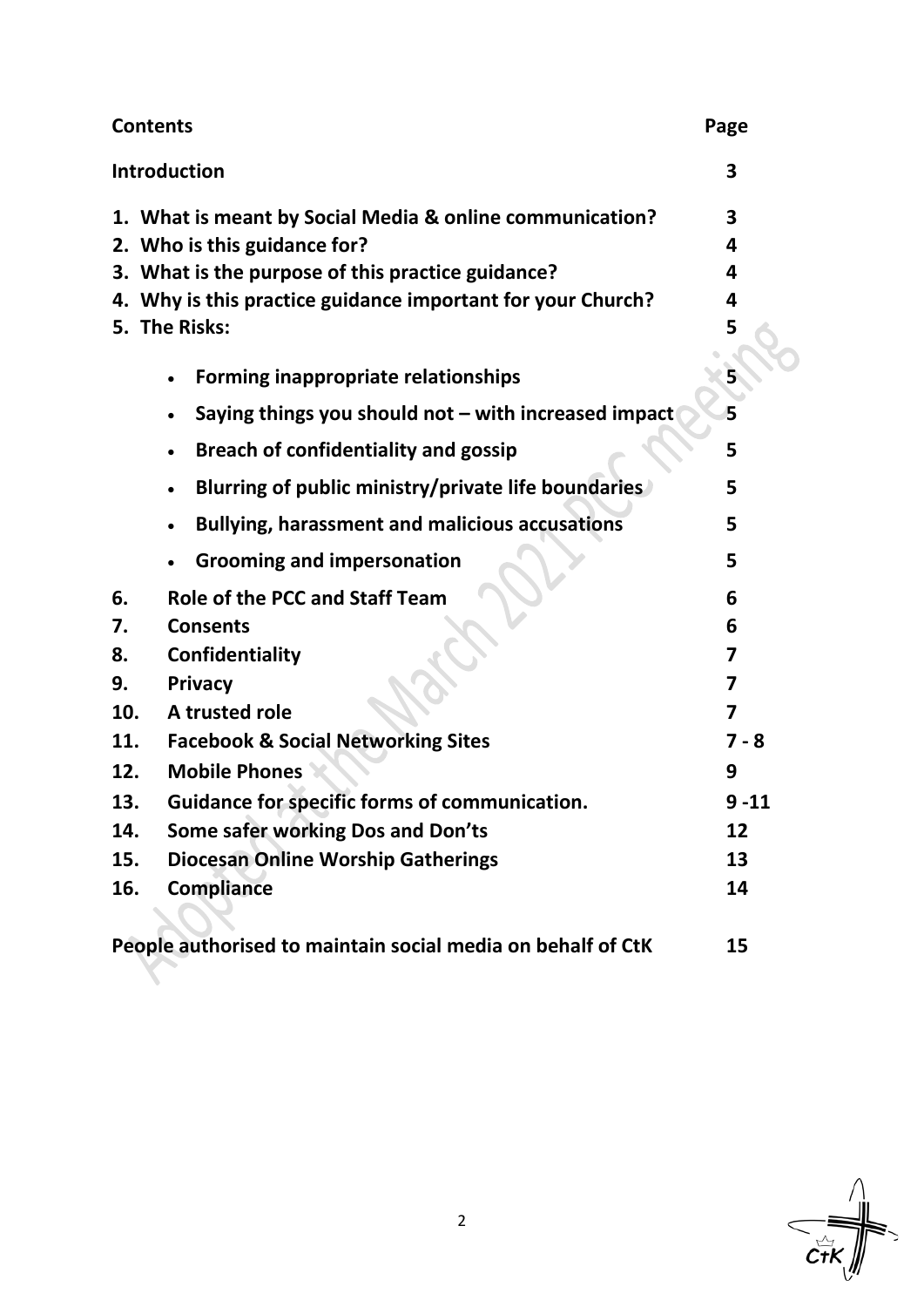## **Introduction**

This guidance has been produced using the Diocese of Peterborough safeguarding toolbox, CEOP (Child Exploitation and Online Protection) and the NSPCC (National Society for the Prevention of Cruelty to Children) internet resources to shape and inform the boundaries within this document. Volunteers and Staff are required to read and work with these guidelines as they represent Christ the King, Kettering.

## **1 What is meant by Social Media?**

Social media are websites and applications that enable users to create and share content or to participate in social networking.

Social media activities include:

- Maintaining a profile page on a networking site such as Facebook, Twitter, Instagram, Snapchat.
- Creating and sharing content to YouTube, Vimeo and other streaming services
- Writing or commenting on a blog, whether it is your own or the blog of another person.
- Taking part in discussions on web forums or message boards.

For the purpose of this document Online Communication is: using the use of applications (APPS) or internet based platforms to communicate either directly to others individually or as part of a group via a video link; uploading a video containing a message or as part of a service or a live video stream of an event, presentation or activity. Commonly used applications are:

- Zoom
- Skype
- Facebook messenger
- WhatsApp
- Instagram
- YouTube
- Twitter
- Blogs
- **Twitch**
- **Discord**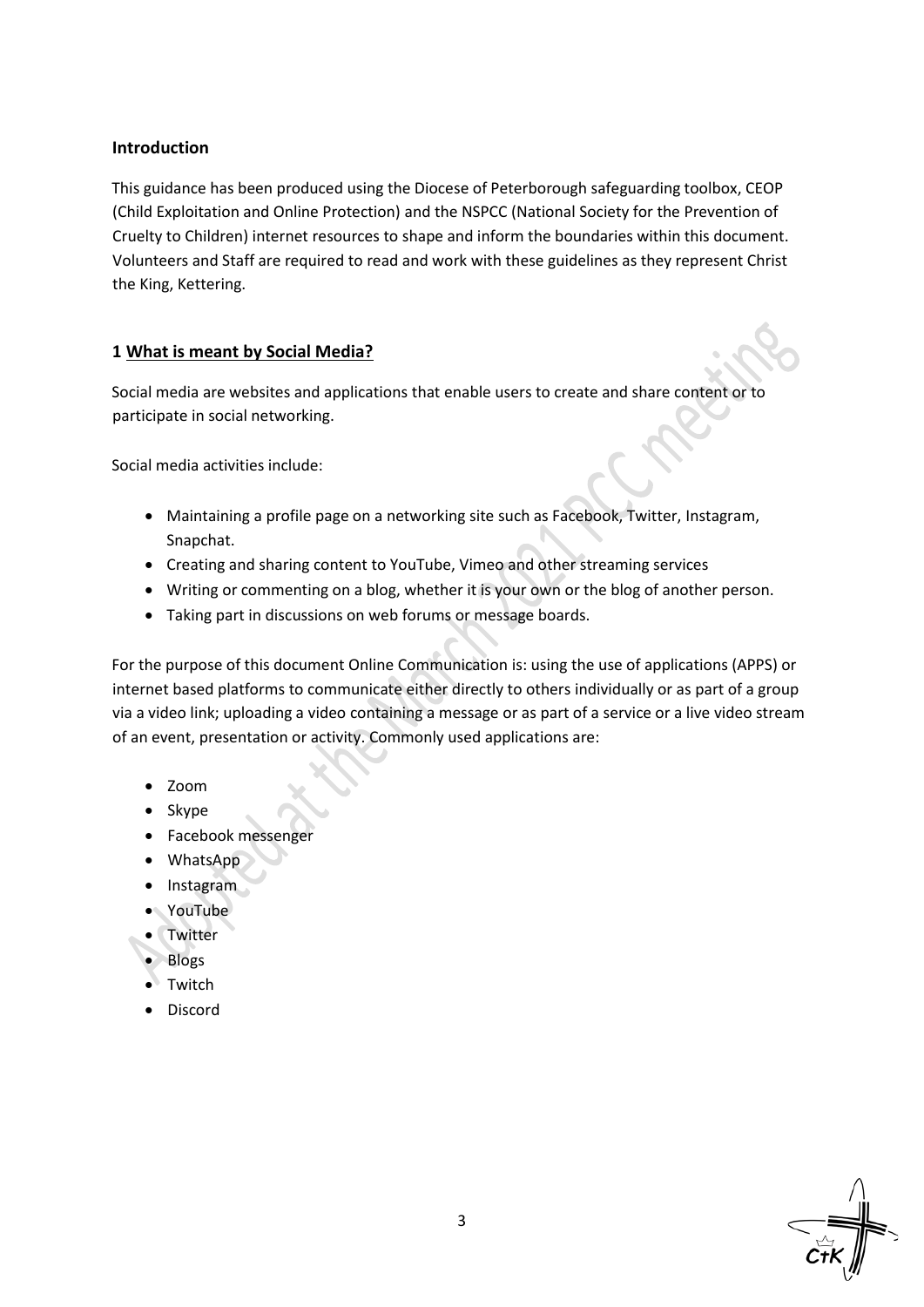## **2 Who is this guidance for?**

The guidance applies to all Staff and members of the CtK team that are representing Christ the King, Kettering and its online presence or footprint and is directed in particular to:

- 1. All youth workers, youth leaders, youth work interns, employed or voluntary, and their supervisors
- 2. All other workers employed or voluntary, licensed or lay ministers who are engaged in working with children and young people
- 3. All other workers employed or voluntary, licensed or lay ministers who are engaged in creating media (text, image, or video) that is shared, streamed or posted for and on behalf of the Church of Christ the King

*All of the above are referred to as Church Officers in the remainder of this guidance. A "Church Officer" is anyone appointed by or on behalf of the Church to a post or role, whether they are ordained or lay, paid or unpaid appointments will be made through one of the leadership structures in place: Staff Team, Standing Committee, PCC or Ministry team leader.* 

## **3 What is the purpose of this practice guidance?**

This guidance seeks to ensure that children, young people, vulnerable adults and church officers are appropriately informed and protected while using social media and online communication on behalf of the Church of Christ the King, Kettering.

# **4 Why is this practice guidance important for CtK?**

For many, especially young people, using social media is an extension of physical face to face relationships. It is therefore important that churches also engage with their community and worshippers through these platforms. Churches' engagement with social media should be carried out with a constantly updating understanding of how to use it responsibly. Extra care always needs to be taken when dealing with young people and vulnerable adults. It is important to balance userfriendly workability, and good quality youth work and ministry, with keeping children, young people and vulnerable adults safe.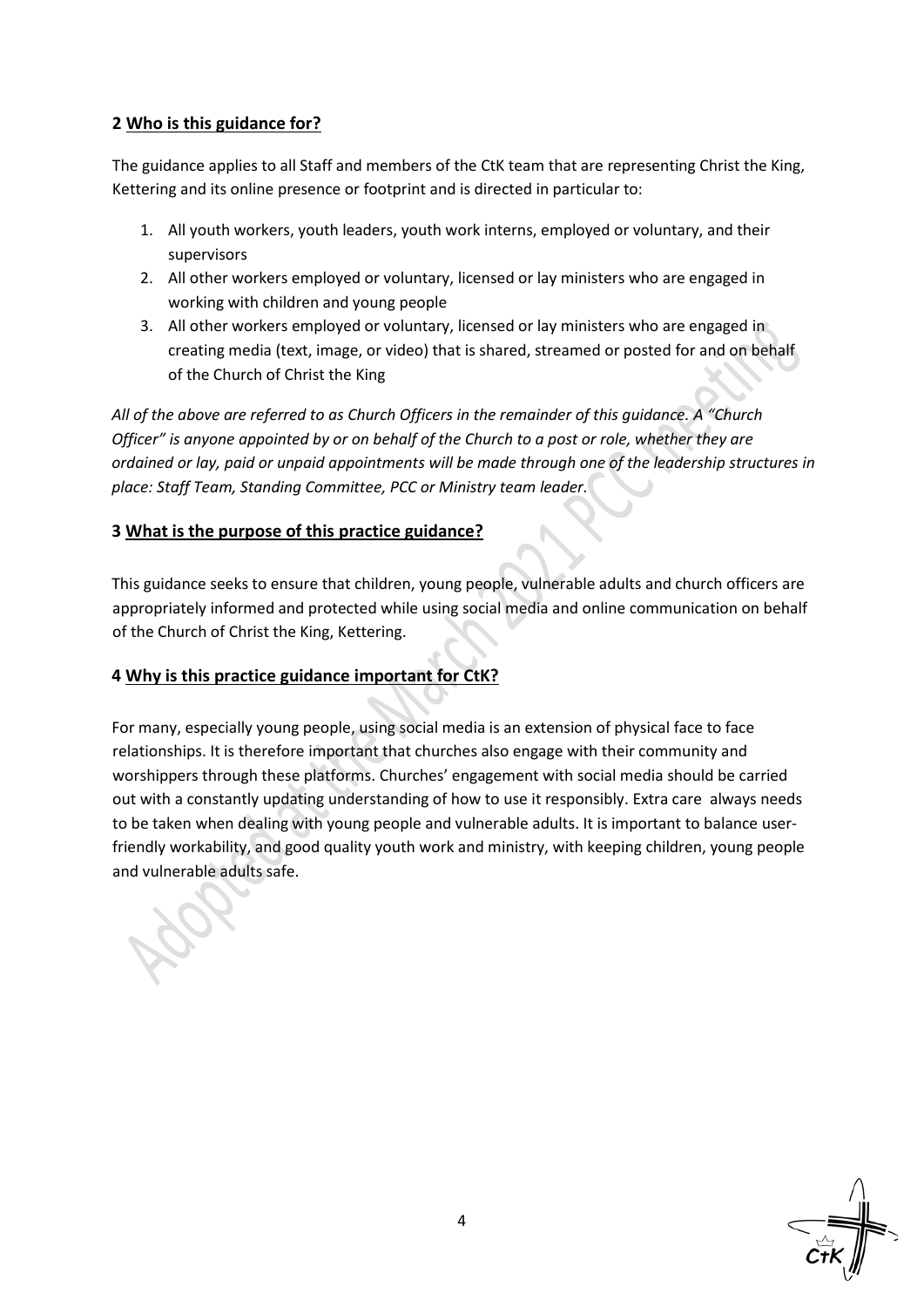## **5 The Risks**

#### **Forming inappropriate relationships**

It is perhaps easier to form inappropriate relationships using social media. Online 'banter' and private messaging can both lead to a level of intimacy that you would naturally guard against. The professional distance, that it is important for church officers to maintain, can easily disappear when you are connected to someone – either at your instigation or at theirs. This is particularly important with members of the opposite sex, children and young people and vulnerable adults. We must safeguard ourselves so that content could not be perceived as sexual grooming or inappropriate.

#### **Saying things you should not – with increased impact**

Social media is public, permanent and has published status. However, people have a tendency online of being indiscrete about themselves, other people and, in our context, the Christian faith and Church. This can then be picked up and shared widely. There is a risk of illegal comments that could be seen as hate crimes, libelous, defamatory remarks etc. Our online behaviour and communication could be something that lets down the reputation of the church in the eyes of the community.

#### **Breach of confidentiality and gossip**

As with verbally saying things you should not, the same boundaries apply to social media usage. Electronic and online communication can be used to breach confidentiality and spread gossip and should not be done.

## **Blurring of public ministry/private life boundaries**

The distinction between public ministry and private life is difficult to draw. This is no different online. There are risks associated with personal opinions being seen as public statements, a church officer's private life being invaded and the difficulties of detaching from their work. You are advised to draw clear boundaries around your social media usage associated with your private life and use different social media for public ministry (e.g. only use a Facebook page, Twitter or blogs for public ministry while keeping a Facebook profile for private life – see Social media tools).

## **Bullying, harassment and malicious accusations**

Social media can be used to bully and harass others and is a forum for malicious accusations. Young people are particularly vulnerable to this.

#### **Grooming and impersonation**

There are clear dangers, particularly for children and young people, from those who use social media as a means of grooming

If you see or receive any abusive / inappropriate or concerning message please inform the incumbent (Rob Bewley) or Parish Safeguarding Officer (Andy Stilwell or Mary Jones)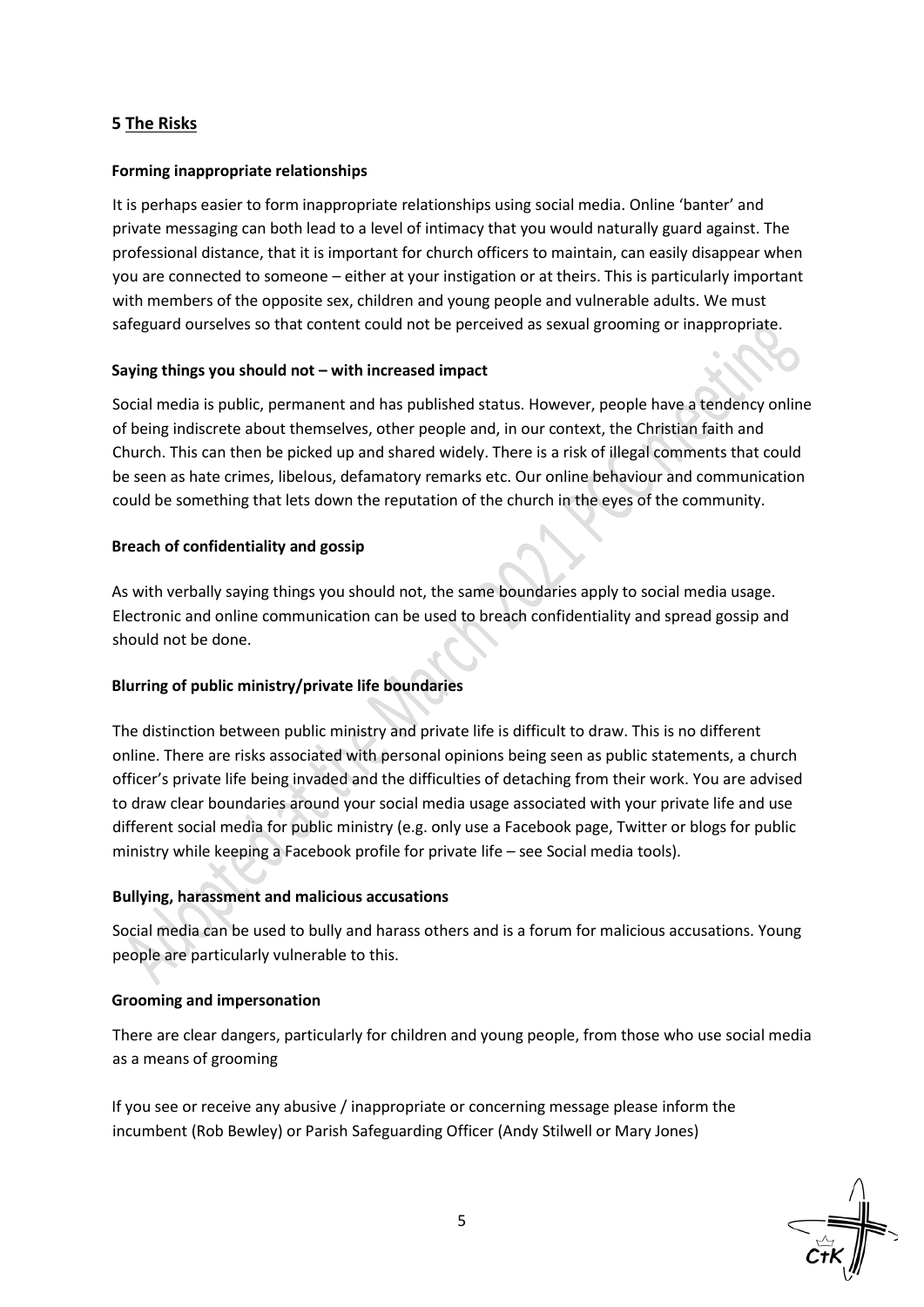## **6 Role of the PCC and Staff Team**

The PCC and/or Staff Team should always approve the use of social media by the church, and which social media should be used

Where there are Facebook or similar online groups set up on the church's behalf the PCC and/or Staff Team should ensure there is a *named person* to whom all workers are accountable. The named person is to be a Paid Employee or PCC member

The named person should be a worker colleague or supervisor and should be aware of the account name and password so that they can at any time log onto the account to monitor the communications. The named person should be proactive in fulfilling this role

For our PCC: Eleanor Jeans & Andy Stilwell for Christ the King, Kettering have oversight of the social media roles please see Appendices ii for a complete list of the current team performing this role.

Wherever possible and necessary the PCC should supply church officers with a dedicated mobile phone for work purposes. This allows for the phone more easily to be switched off outside working hours, and for usage to be more easily monitored. It also allows for the workers' personal number to remain private. *See also "privacy" in section 9 below*

## **7 Consents**

Church Officers should always ask parents and guardians for their written consent to the following:

- Use of photographs of young people from activities or events in official church publications, or from the church's social media, website and displays. (See [http://www.peterborough](http://www.peterborough-diocese.org.uk/safeguarding/safeguarding)[diocese.org.uk/safeguarding/safeguarding\)](http://www.peterborough-diocese.org.uk/safeguarding/safeguarding)
- Email communication with young people
- Use of telephone, text message and other messaging services between young people and Church Officers
- Use of video communication platforms including video conference/meeting and streaming services
- Young people interacting with the church's social media pages

Church Officers should not assume consent; however consent is not always required because of article 6(1)(f) legitimate interest.

If a person has been asked or offers to record a video or share images to be used online and that person is fully informed and aware of the purpose for which the video and images are to be used<sup>1</sup>. Christ the King Kettering are able to use the video or images (i.e. leading prayers, reading the bible, sharing a story or thought for the day) for the intended purpose online because they chose to create the video / photo and share it.

 $^1$  Suggested text: 'name' thank you for being willing to create and share this week's (Reading, Prayers, Thought) for our online (service, thought for the day, social media post). By doing this we assume that you are happy for it to be posted online with your name appearing alongside it, and also that you understand that once posted it will be difficult to remove from the internet completely. If you have any concerns, please contact the Church Office on..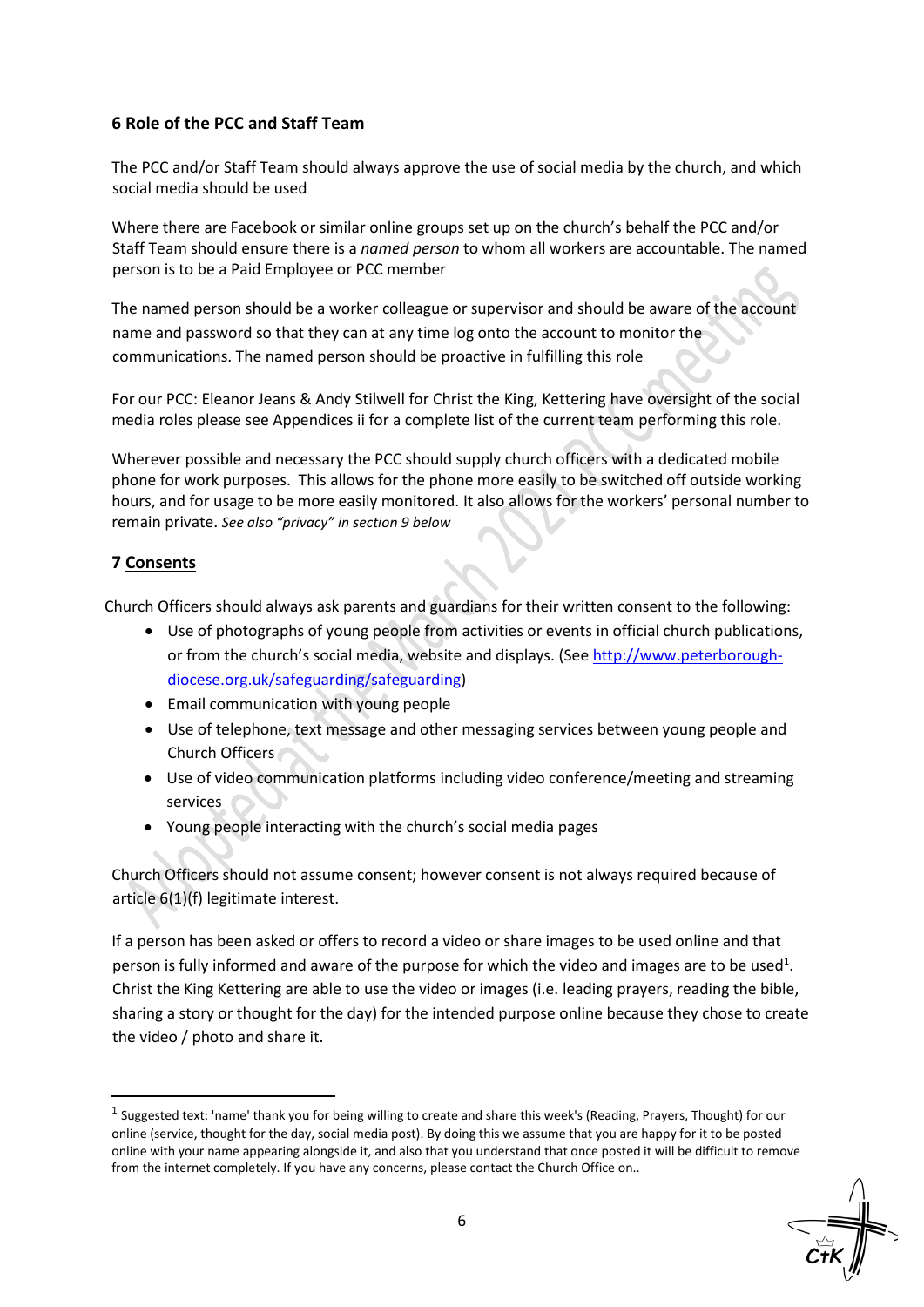# **8 Confidentiality**

Church Officers should ensure that vulnerable adults and their carers, young people and their parents / legal guardians are aware that social media platforms are not themselves confidential systems. For example: communications are shared with the named person Groups with more than one adult "present" are always the safest. Crucially, whilst church officers are bound by professional rules of confidentiality, where there is concern that a young person is at risk of abuse, or themselves pose a risk of abuse to others, safeguarding procedures must always be followed.

# **9 Privacy**

The lines between public ministry in the church and private life can become particularly blurred in social media. Always assume that:

- Everything you write is permanent and can be viewed by anyone at any time
- Everything can be traced back to you personally, as well as to your colleagues or the Church of Christ the King, Kettering

# **10 A trusted role**

Remember you are at all times in a position of trust and acting on behalf of the church as a church officer and are a role model for children, young people and vulnerable adults. In some cases, you will be acting as a role model for youth work interns under training. When using social media, but not on behalf of the church, you remain at all times in a position of trust, and may still be perceived as an ambassador for the church, and a role model for young people and others who are vulnerable.

# **11 Facebook & Social Networking Sites 2**

The safest option to protect children, young people and vulnerable adults is not to use a personal Facebook account and profile for your work with them. You are advised to keep the Church or Diocesan Group account and profile separate from your social media account for personal use. In other words, create a separate church or diocesan group page related to your church role for your communications with young people and vulnerable adults.

When setting up a Facebook page for your church, ensure young people and their carers can easily find out who is responsible for the content. Be cautious about accepting friend requests from church members and do not accept them from children and young people.

- If you are using a church computer/hardware/software, you cannot use a private Social Media account for work purposes
- If you do allow young people, or others to have access to your personal social networking account or profile, in order to protect your and your friends' children or any other vulnerable people, and so as not to potentially compromise the church, you must: ensure that no one using the site can access photographs of, or information about your family or

 $2$  This includes all the following that are currently used by the Church of Christ the King: Twitter, Instagram, Twitch, Discord, Zoom, WhatsApp, Facebook.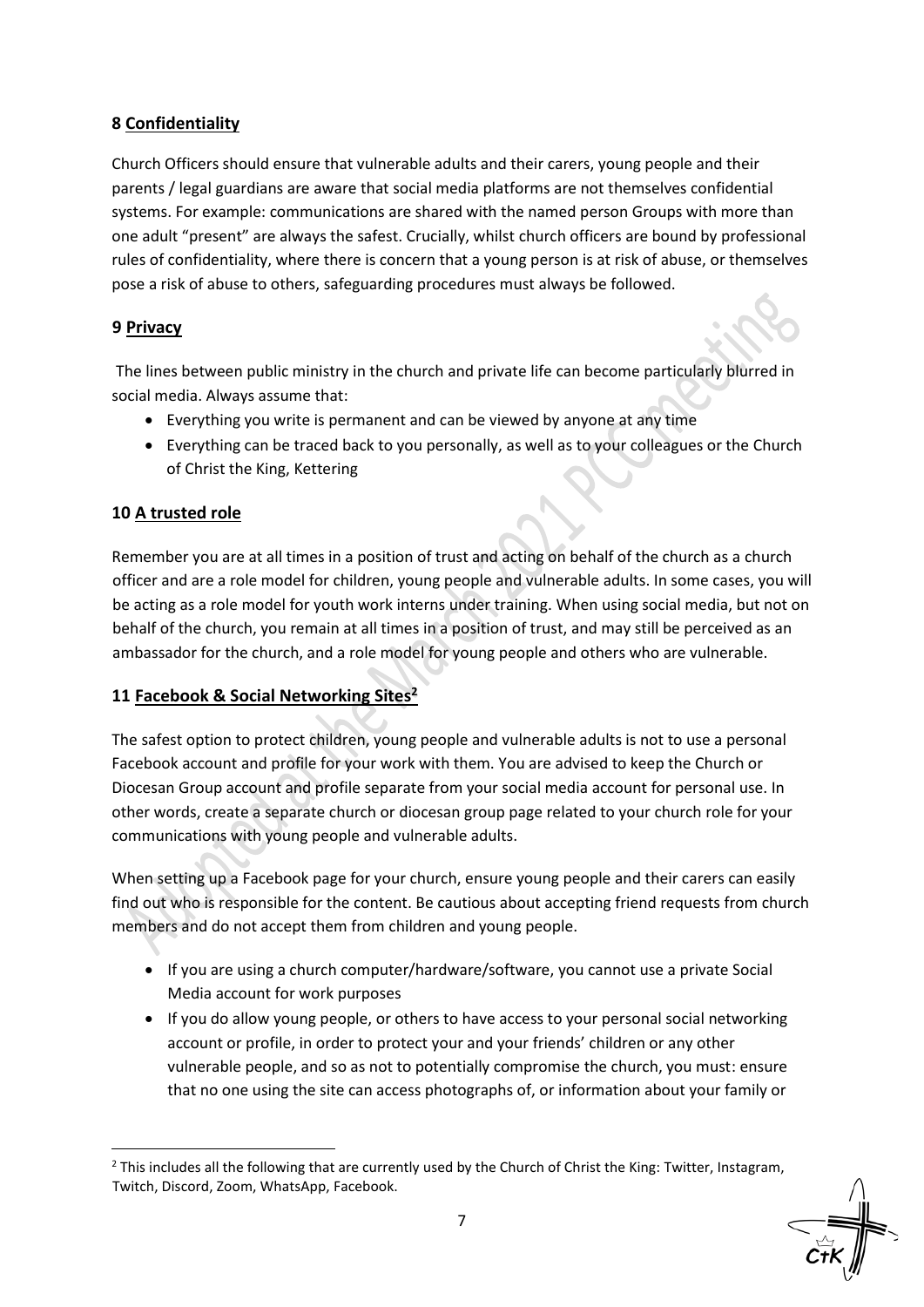friends. Only the ministry profiles of youth workers, interns youth leaders, clergy and so on should be visible

# *To do this you should therefore set the privacy settings to the appropriate level, customising them in order to maintain the boundaries between your personal life and church role. For further information contact the Named persons in section 6.*

# **How to create a "ministry" or "church role" account and profile**

- Enter your work email in the sign up box, adding ministry or another suitable term after your last name to distinguish your ministry profile from your personal profile (i.e. John Smith ministry)
- Your 'Named Person' should be aware of the account name and password so that they can at any time log onto the account to monitor the communications. Young people should be made aware that information is shared in this way
- Ensure your church or diocesan group name is entered onto the profile you create. Also make sure you use your ministry contact details and web address
- Adding interests makes your profile more interesting, but only share information appropriate to the young people or vulnerable adults you will be working with
- Use a photo of you from your ministry setting
- Any communication or content that raises concerns should be saved or printed, shared and discussed with your named person
- Only accept friend requests for this profile from young people or others known to you, that they have met offline
- Communication should normally be in the public domain wherever possible (by using group mailings or public wall posts)
- Where groups are set up, they should be closed, and not open to the general public. You should retain administrative rights and moderate the group, only sharing those rights with the named person or other trusted church officer

# **Twitter & Instagram**

- Young people can follow staff and volunteers on Twitter. Leaders should be aware as they tweet that they are a role model to young people.
- Direct messaging should be short and should usually be a one-off communication to arrange a meeting or remind young people of an event, a record or screen shot of these should be kept for accountability reasons.
- Staff and volunteers can follow young people on Twitter providing:
	- a) They have a valid reason for doing so e.g you lead them in at a group etc.
	- b) They are prepared to be open and honest to questioning from the CtK Youth Team & Staff.

# **YouTube**

• CtK staff and volunteers should generally not subscribe to any young person's YouTube Channel, unless given permission by a Member of the staff team,

Note: This list is not exhaustive and should not be treated as such due to new apps being designed all the time. However, they will undoubtedly have similarities to those already mentioned and so the same principles embodied in this policy would apply.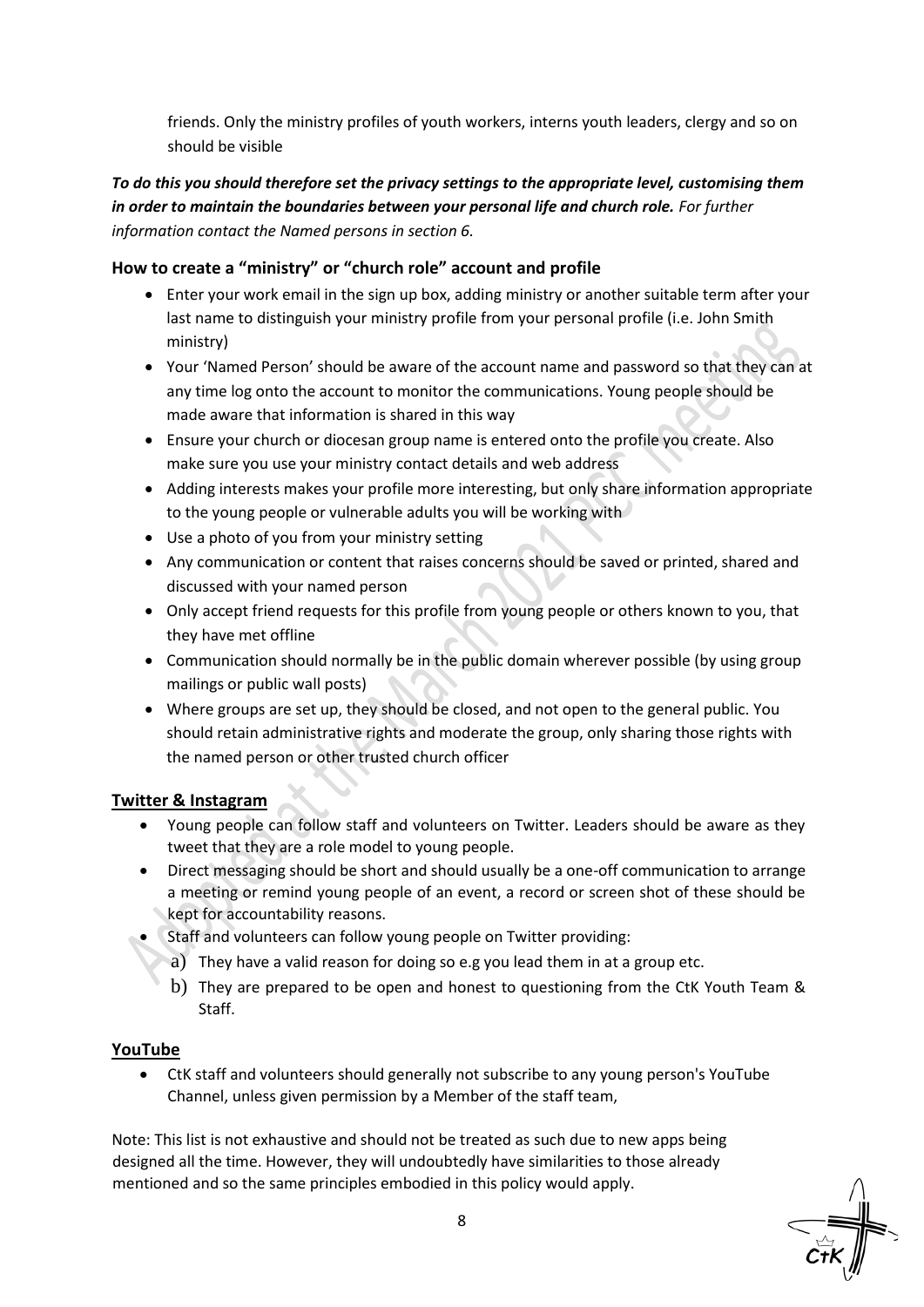# **12 Mobile Phones**

Wherever possible and necessary, church workers should be supplied with a mobile phone dedicated for work purposes. This allows for the phone to be switched off outside working hours, and for usage to be accountable. This means that the work phone number is the only number that young people are given and the worker's personal number remains private. Texts that raise concerns should be saved and passed on to the named person detailed in section 6. Conversations raising concerns should be discussed as soon as possible.

## **13. Guidance for specific forms of communication.**

Many of the following guidelines are aimed at our work with those under 18 or adults that are vulnerable, however they can also form good practice for all the ministry areas at Christ the King. (Please note we have used the term young people to denote all those who are vulnerable)

- Communication should not normally take place with young people before 8.00am and after 9.30pm (10:30pm after a Friday Youth Night or later at a residential camp) or on 'staff members' days off. Note this does not mean staff and volunteers have to be available to young people at all other times.
- Our young people should regularly be made aware that, whilst staff and volunteers will exercise appropriate discretion in dealing with the substance of communication, they cannot promise confidentiality (please see CtK Safeguarding policy for more guidance). Any content that raises concerns should be saved/printed and passed on to the ministry head or child protection officer.
- Clear and unambiguous language should be used in all communications. Avoid abbreviations that could be mis-interpreted.
- Only use instant messaging with young people to further the aims of the church, not for personal reasons
- The guidance contained in this document may mean privacy settings etc. may need to be changed on your personal profiles etc.

**Email -** Be aware of who has access to computers, or other devices, used for communication between workers and young people.

- Once permission is given, staff and volunteers can hold email addresses for young people in their care — providing they have good reason to and their level of involvement and interaction with young people warrants it.
- Emails should be short and should usually be a one-off communication to arrange a meeting or remind young people of an event.
- Emails should be kept on file, so that they can be traced if necessary.
- Conversations should not be had over email. Staff and volunteers should arrange to meet one-to-one (in an appropriate location i.e. at a youth event) with a young person if the young person would like to talk.
- If an email raises any child protection concerns, the safeguarding co-ordinator should be informed straight away, if contact cannot be made, inform the Ministry Head.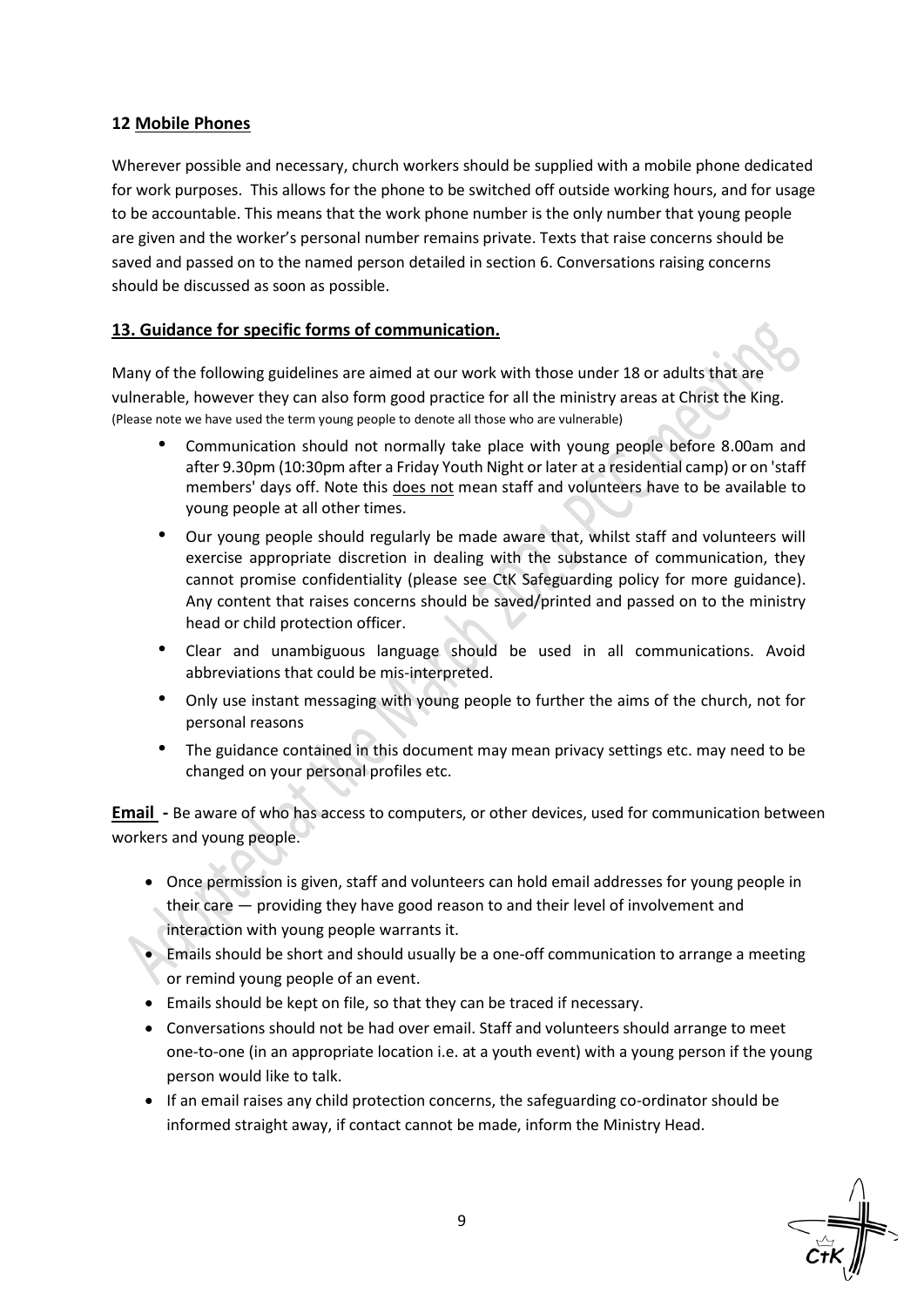- When a staff or volunteer team member leaves the youth team, young people's email addresses should be removed from their personal address books (you may be asked by a staff member if this can be checked).
- Staff should only email using their work account and not their personal email accounts.

## **Texting/Instant messaging.**

- Once permission is given, staff and volunteers can hold mobile phone numbers of the young people in their care — providing they have good reason to and their level of involvement and interaction with young people warrants it.
- Text communication should generally be short and should ideally be a one-off communication to arrange a meeting or remind young people of an event.
- Staff and volunteers should use an appropriate tone; friendly, but not over-familiar or personal. Whilst communications should be warm and friendly they should not suggest or offer a special relationship.
- If a text message raises any child protection concerns, the safeguarding co-ordinator should be informed straight away, if contact cannot be made, inform the Ministry Head.
- Staff and volunteers should only give personal contact details that are within the public domain of CtK, including their mobile number i.e. a contact they would give out to anyone, not one reserved for 'certain people'.
- Ideally conversations should not be had over texts. Staff and volunteers should arrange to meet one-to-one (in an appropriate location i.e. at a youth event)) with a young person if the young person would like to talk.
- Log and save all conversations and regularly review these with the named person before they are deleted. Make sure that young people know that a named person has access to the conversations

Note: Whatsapp or iMessage would be considered as a preferred method of texting young people as it is specifically designed to 'group' text people. This would mean that more people would see the texts and so the accountability level would be higher.

## **Phone Calls**

- Staff and volunteers can have phone calls with young people, but these should be kept short and be within the 'specific forms of communication' guidance within this policy.
- If a disclosure is made that raises a safeguarding concern, verbatim notes should be made as soon as possible. This information should be reported to the safeguarding coordinator straight away, if contact cannot be made, inform the Ministry Head.
- When a staff or volunteer youth team member leaves the youth team, young people's numbers should be removed from private phones and any other digital record (you may be asked by a staff member if this can be checked).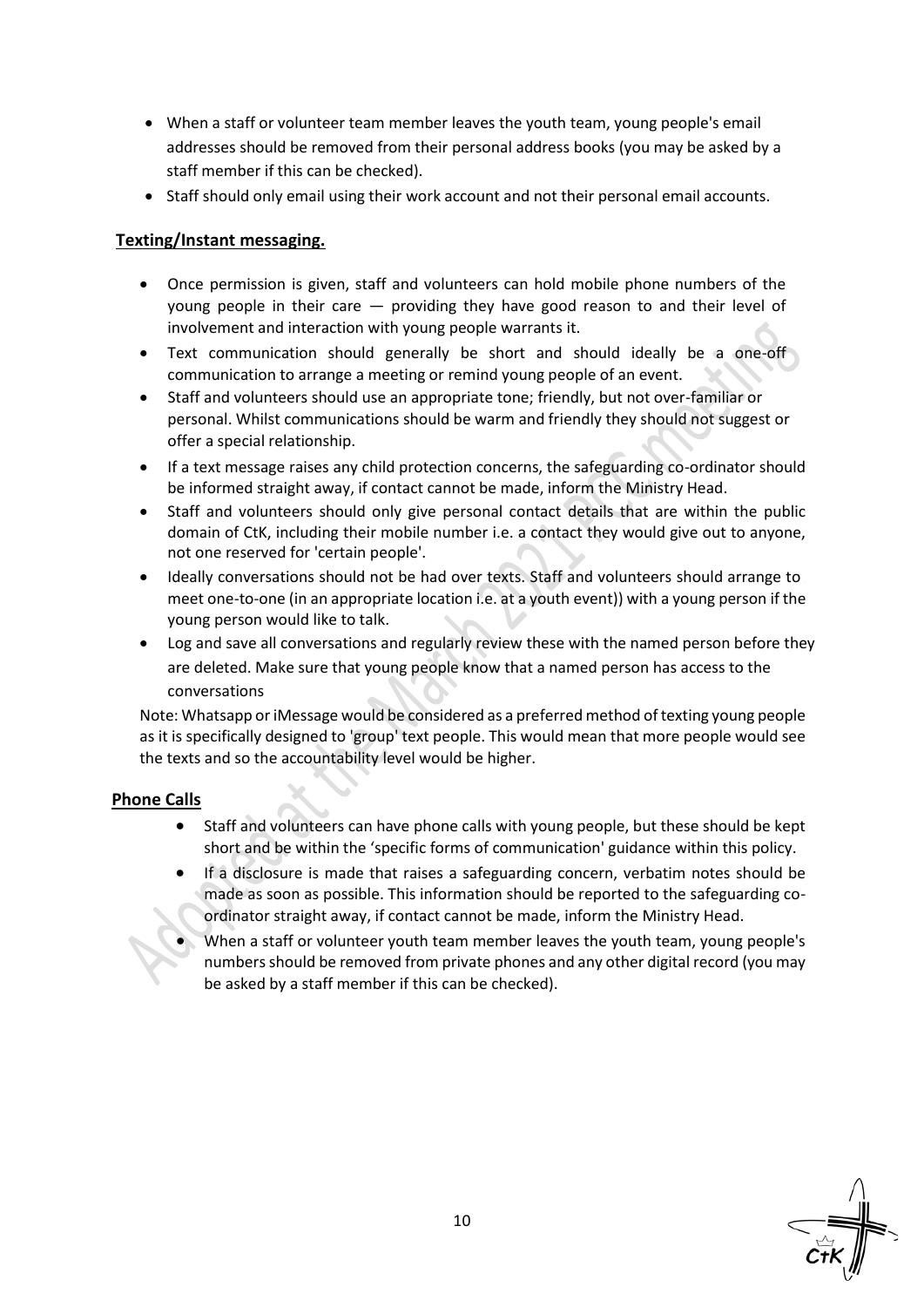## **Video conference and virtual meetings**

In certain circumstances the use of a video conference platform might be considered a useful method of communication. The use of such a platform must adhere to the following guidelines to enable it to be used safely especially with secondary aged young people and vulnerable adults.

- Avoid, where possible, Skype and Facetime these are more social media tools and as such share contact details with all users, you may inadvertently connect people with unintended consequences
- Use a video conferencing platform. Zoom is a good example and users are able to use Zoom's browser-based access or simply sign up for free using just an email address
- To use these facilities requires PCC and Staff team approval
- You must also have parental consent and the parents/carers fully informed of the details for the meetings as they are arranged. A simple way to do this would be to send the meeting invitation to a parent/carers email address as well as the young persons
- Do not record the meeting as this would need separate consent and raises multiple issues with storage and GDPR
- A minimum of two leaders should take part and both should be signed into the meeting ahead of any young person joining. The only possible exception to this could be a mentoring huddle/prayer time, under these circumstances parents should be informed by the leader and you should not be alone with a young person within the video call and, where possible, be in a public place

All normal youth group rules and guidance should be followed with regards ratios of leaders to young people, safer recruitment and safeguarding.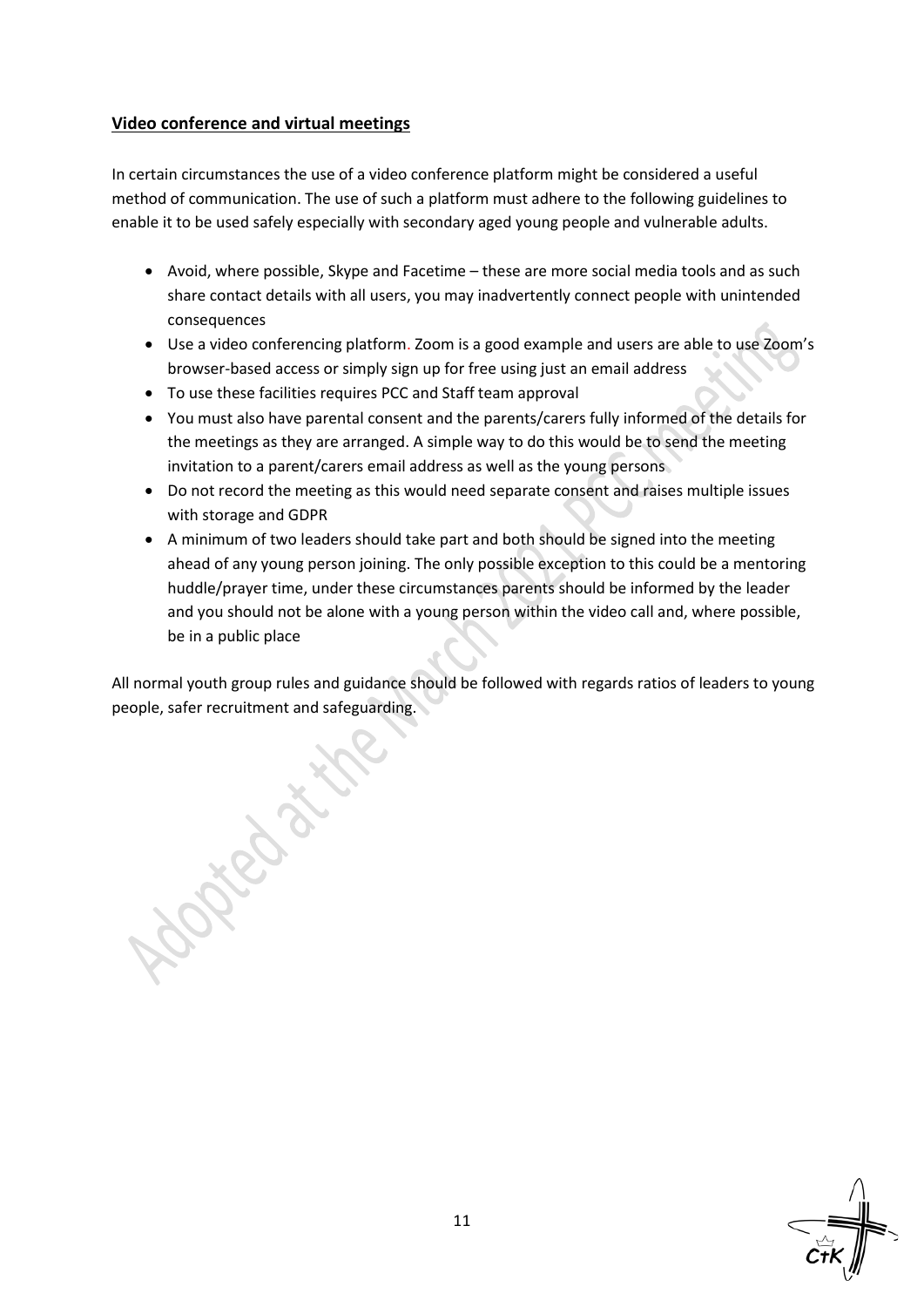## **14 Some safer working Dos and Don'ts**

#### **Do**

- Have your eyes open and be vigilant
- Ensure that parents or guardians consent has been obtained and that they are aware of how their young person is going to be contacted and take part in an activity
- Maintain the upmost integrity remember that your profile only supplements the real person and is not an alter-ego. Honesty, transparency consistency and accountability are key
- All Church workers communicating with young people or vulnerable adults via the internet, social networking or mobile phone should be recruited safely, asked to complete confidential declarations and be criminal records checked in accordance with Church of England and Diocesan Safer Recruitment practice guidance
- If a worker expects to communicate with young people in the group via email, messenger, social networking sites (i.e. Facebook) or texting, written permission from the child's parents should be given
- One-to-one communication between a worker and a young person is best avoided, communication is safer in a page or group context
- If it is necessary for a worker to communicate with a young person individually, it should be through an approved church/ministry account that a named person can also access and review the conversations. Young people must be made aware that any one-to-one communication will be shared in this way
- Save any messages and threads through social networking sites, so that you can provide evidence to the named person of your exchange when required.

Or have an extra leader as part of the chat who doesn't take part in conversations but can ensure there is accountability.

- Make sure communication is from a specific account/address known to the young people, vulnerable adult, parents and named person
- Use clear and unambiguous language in all communications and avoid abbreviations that could be misinterpreted
- Treat communication with young people as you would in real life. If you are having a one-toone conversation online, the same safeguards are needed as if you were in a face to face meeting
- Save and download to hard copy any inappropriate material received through social networking sites or other electronic means and show immediately to your named person, incumbent or, if appropriate, Diocesan Safeguarding Adviser
- Use passwords and log off promptly after use to ensure that nobody else can use social media pretending to be you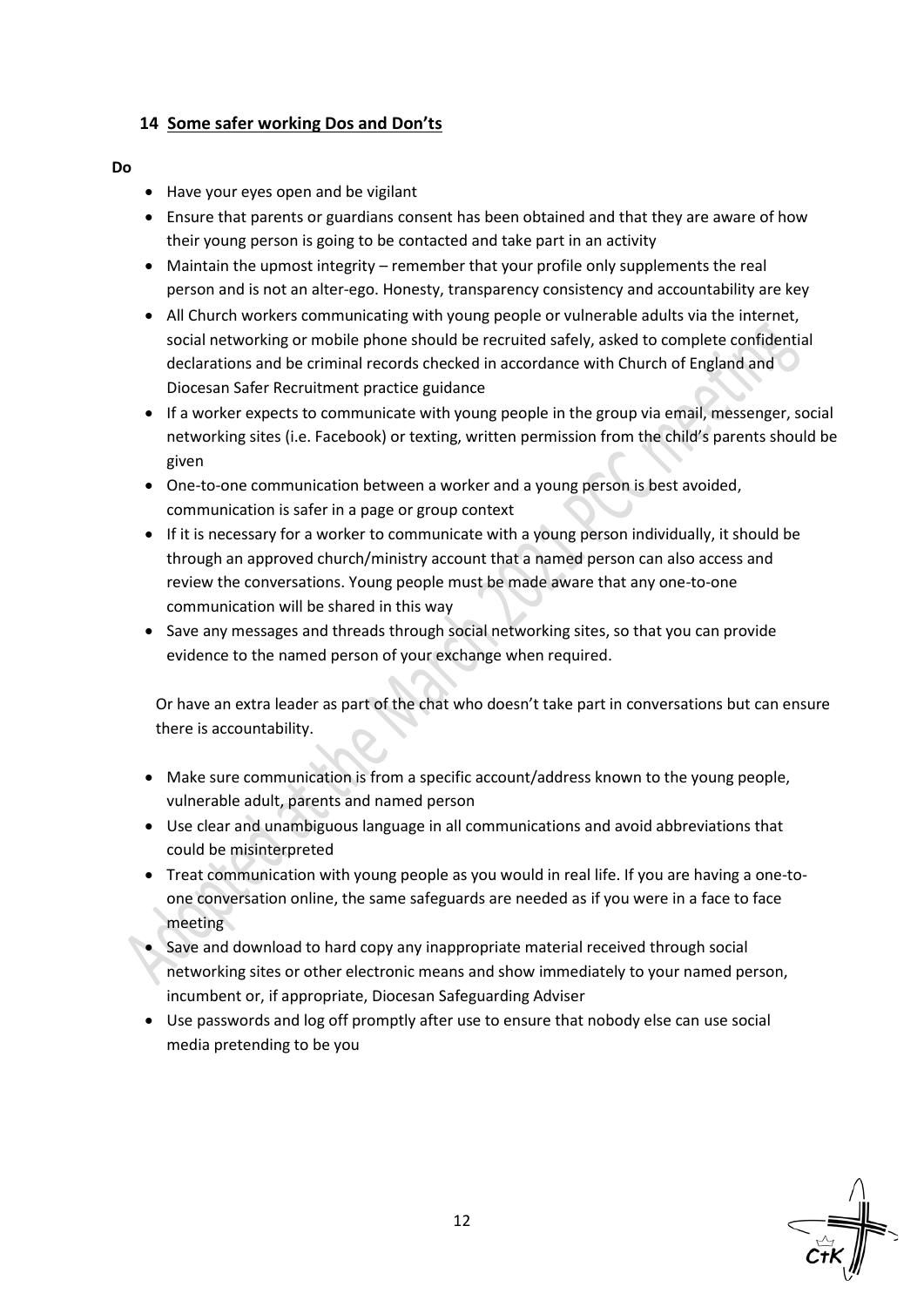## **Do not**

- Do not add young people as friends on your church account. In the case of Facebook, adding children under 13 years of age as a friend is in any case contrary to Facebook terms and conditions
- Do not Facebook stalk (i.e. look through people's Facebook pages to find out about them)
- Do not use any comment or picture of a young person without written parental permission. Diocesan Guidelines on the taking of images should always be followed
- Do not say anything on social media that you would not be happy saying in a public meeting or to someone's face, or writing in a local newspaper or on headed notepaper
- Do not comment on photos or posts, or share content, unless appropriate to your church role
- Do not use visual media (e.g. Skype, FaceTime) for one to one conversations with young people, use only in group settings.

*In particular, do not allow content to contain or share links to other sites that contain:* 

- Libellous, defamatory, bullying or harassing statements
- Breaches of copyright and data protection
- Material of an illegal nature
- Sexual or Offensive references
- Inappropriate language
- Anything which may be harmful to a child, young person or vulnerable adult, or which may bring the church into disrepute or compromise its reputation

# **15 Online Worship Gatherings**

These are public events, held on social media, which leave a trail that is recorded. All interactions are via a public forum and live, seen by potentially large numbers of people (adults and young people).

Where young people are joining in as physical groups, their leaders should use a consent form beforehand for parents to give relevant permissions, including for use of photographs. Interaction should be primarily through a group profile, on shared devices, shown to the group on a big screen. Under 13's should not be allowed to use their own devices during a session.

Although the public and recorded nature of the situation makes it relatively safe, caution should always be exercised where young people are concerned. There should be discussion with young people on the risks, highlighting that anyone they engage with online, even if it's through a Diocesan gathering needs to be checked out in real life, and should always be in a public space until they are totally sure of their trustworthiness.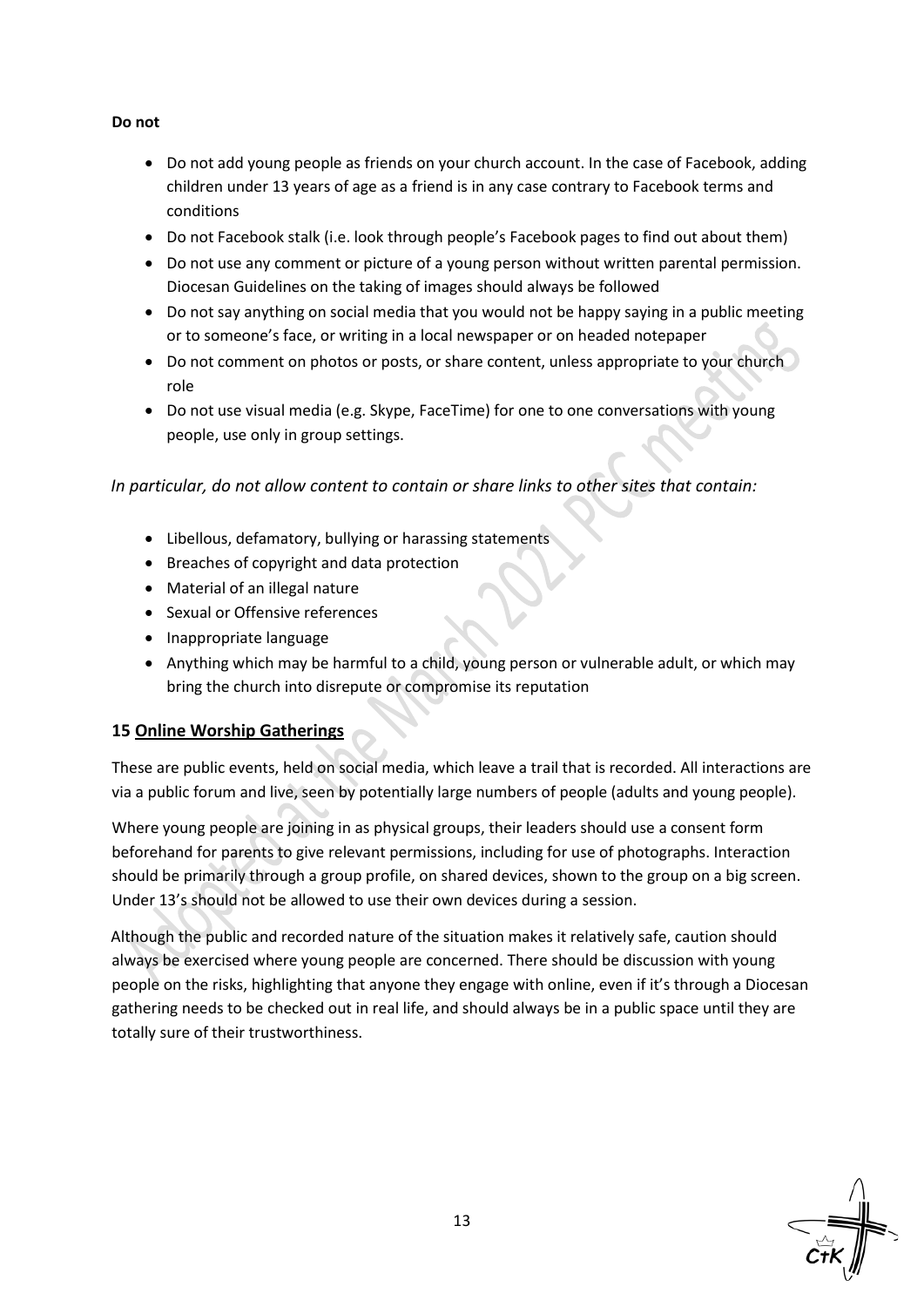# **16 Compliance**

Misuse of social media by a church officer will result in any offending content being removed and may lead to the church officer being suspended from using social media as a representative of the church. A note of the incident will be kept and in the case of a safeguarding issue will be reported to the Diocesan Safeguarding team or the Police if appropriate. More serious violations may also be pursued through the provisions of the appropriate Disciplinary Procedure and could include dismissal.

## **Appendices**

You can download a Facebook, Twitter, Instagram or Snapchat full safety checklist here : <https://www.saferinternet.org.uk/advice-centre/young-people/resources-11-19s>

<https://www.ceop.police.uk/safety-centre/> the National child exploitation and online safety website.

<https://www.thinkuknow.co.uk/> the website for the educational side of CEOP

Leo attre

[https://www.internetmatters.org](https://www.internetmatters.org/) is a non-profit organisation set up to keep children safe and their parents informed about online safety

<https://www.net-aware.org.uk/> is the NSPCC guide to social networks and how to keep your child safe.